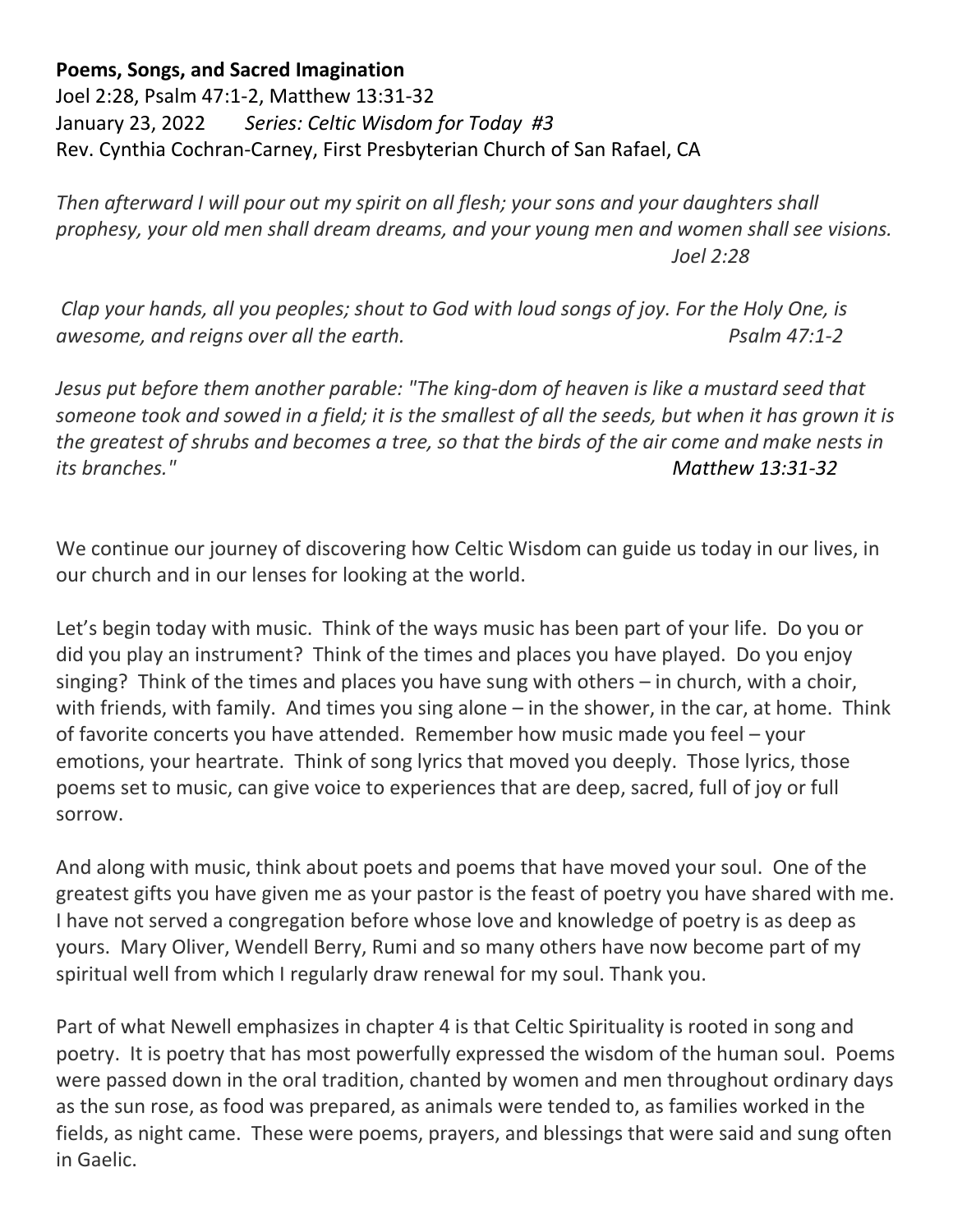Offering poems and songs in the midst of joys and sorrows of daily life was also part of the reality for the Hebrew people. The book of Psalms, the collection of the songs and poems of the Hebrew people, is foundational in the Jewish and Christian traditions. We often read or sing a setting of a psalm in worship because we can feel a connection to these ancient words. Today Mike Stone read a version of Psalm 96 about praising God with music. I read a verse from Psalm 47 - "Shout to God with loud songs of joy." I am not sure that is how Martha Wall would instruct the choir!

Celtic wisdom invites us to reclaim the centrality of poetry and music in daily life as we seek a deeper connection to the Holy One, to one another and to the earth. What might that look like for you? Does it mean to read poetry more often? Does it mean to write your own poetry? Does it mean to imagine singing for the joy of it when we feel joyful? Does it mean letting the tears flow and singing (or humming) a song that expresses emotions of sadness or grief? Or maybe it means listening to more music?

Too often spirituality has become heady. In the Reformed tradition, there has been an emphasis on systematic theology, on expressing our beliefs about God, Jesus, the Spirit, the Bible, grace, resurrection, evil and more through logical and academic language. There is a place for that. However, for many, it does fully express our deepest longings, our fears, our joys of being alive and being aware of the constant presence of Divine Mystery and Love. The church too often negated the value and place of poetry and music as foundational to our spiritual lives.

Newell traces the history to a time when poetry about everyday life and the beauty of creation was seamlessly woven into the Celtic world. Thankfully there is a collection of this treasure. Here is part of "The Invocation of the Graces" a poem and prayer to God after Christianity was introduced to the Celts. Translated from the Gaelic with modern wording.

You are the joy of all joyous things, You are the light of the beam of the sun, You are the door of the chief of hospitality, You are the surpassing star of guidance, You are the step of the deer of the hill, You are the step of the steed of the plain, You are the grace of the swan of swimming, You are the loveliness of all lovely desires. — "The Invocation of the Graces" (#3) from the *Carmina Gadelica* (1)

This is from the *Carmina Gadelica: Hymns and Incantations Collected in Highlands and Islands of Scotland.* One of the great classics of Celtic literature, this tome (the one-volume edition is almost 700 pages long!) is a compendium of what was originally a six-volume collection of oral folklore, prayers, chants, incantations, hymns, blessings, and poems that an amateur folklorist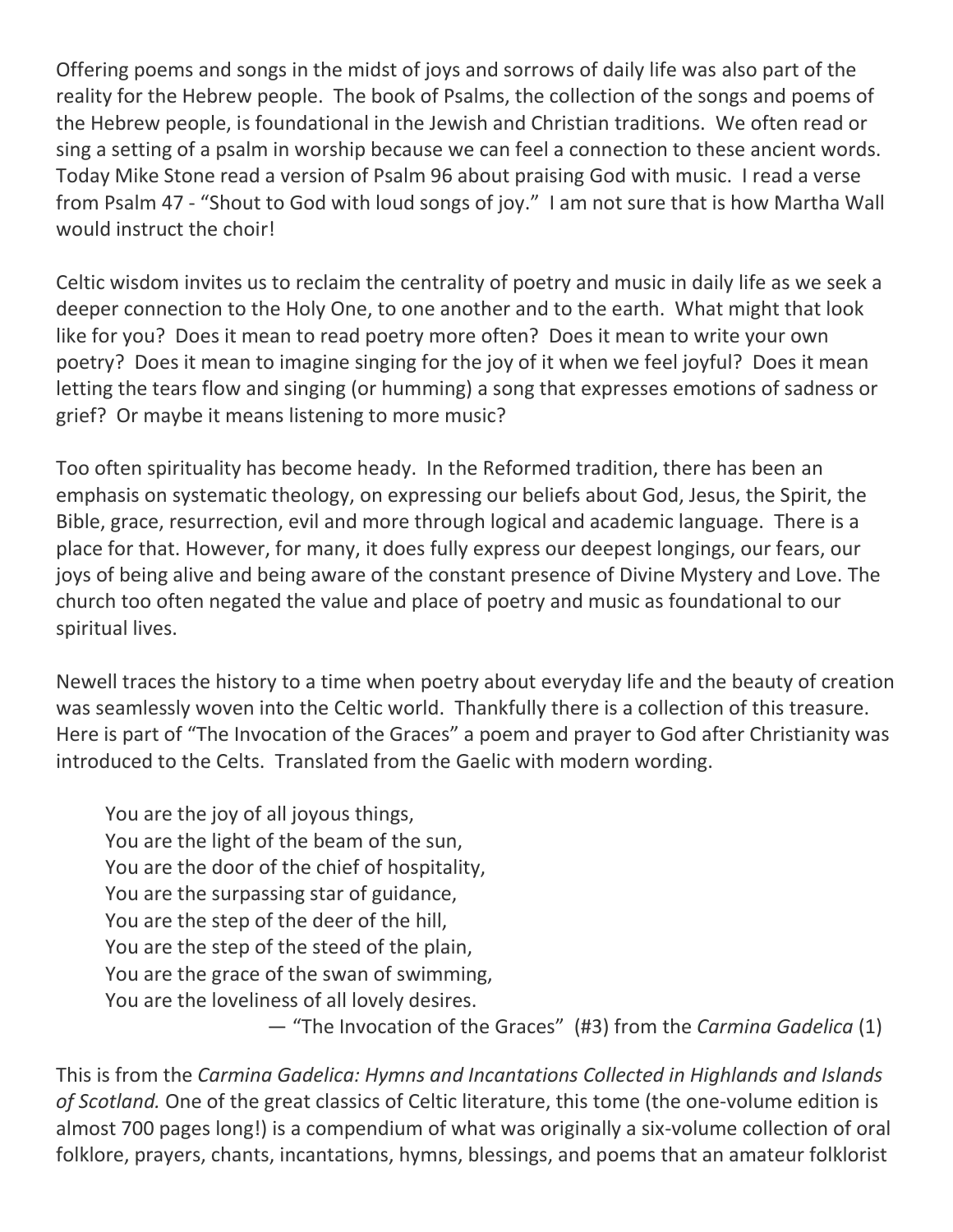named Alexander Carmichael collected in Gaelic-speaking Scotland over a fifty-year period starting around 1860. It is a record of the heart of Celtic Christianity. Not as a theory found in libraries or classrooms, but as a lived spirituality of people who practiced an ancestral way of life, attuned to the rhythms of nature and the wisdom of their ancestors.

Carmichael was an exciseman  $-$  in other words, a tax collector  $-$  for the British government, working in Scotland. 150 years ago, it was apparent that the old Gaelic culture in Scotland was vanishing. The old Celtic tongue was already in decline and when a language dies, an entire culture dies. Carmichael realized this, so he began to document the oral tradition of the Gaelic people — a process of amateur folklore that would lead, eventually, to the Carmina. It is not a pristine collection of long-lost folklore. Rather it is one person's vision of how traditional Celtic spirituality continued to shape the minds and hearts of Scottish folk, well into the 19th and even early 20th centuries. (2)

With over 550 prayers, poems, songs, runes, invocations, words of healing, and other texts, the Carmina offers a glimpse into a spirituality shaped by the land and sea of the Scottish Highlands and islands, deeply Christian, yet also inclusive of old pagan, pre-Christian ways. There are prayers, poems and many folk song texts for almost any routine task that a farmer or a fisherman or homemaker might use: prayers to bless the milking of the cow, the lighting of a fire, the coming of the new moon, going to bed with one's beloved, the undertaking of a journey, at the deathbed of a loved one.

What emerges is a sense of a people who lived with one foot securely grounded on the good earth, and the other reaching with trust and joy into a mystical place where God is. The people of the *Carmina Gadelica* symbolize for us today the power of poetry and song to keep alive a vision of the sacredness of the earth and every human being. As you read the chapter 4 and other poems from this collection, what do they awaken in you? How might we see Christ differently through the lens of the *Carmina*?

The other invitation from Newell this week is how, in the Celtic world, the imagination is a way of knowing. It is a way of remembering what we have forgotten, a bridge to the future, forever opening us to the ways of seeing and living that we have not yet experienced. It is to have the capacity to dream our way into new beginnings.

Sacred imagination that includes dreams, stories and metaphors is a strong thread throughout the writings of the Hebrew scriptures and New Testament. The prophet Joel warned the people as he spoke God's word and called them to radical transformation toward justice and faithfulness. And then he spoke of hope. Like other prophets, he casts a positive vision for the people of God. The rains will return. The vats will overflow with new wine. The threshing floor will be filled with grain. "Your old men shall dream dreams," said Joel, "your young men and women will see visions." In addition to prophetic critique, the prophets offered pastoral comfort. He kept the dreams of God's people and God's kin-dom alive in times of disaster and discouragement. Remember to dream. Like one of our modern day prophets, Martin Luther